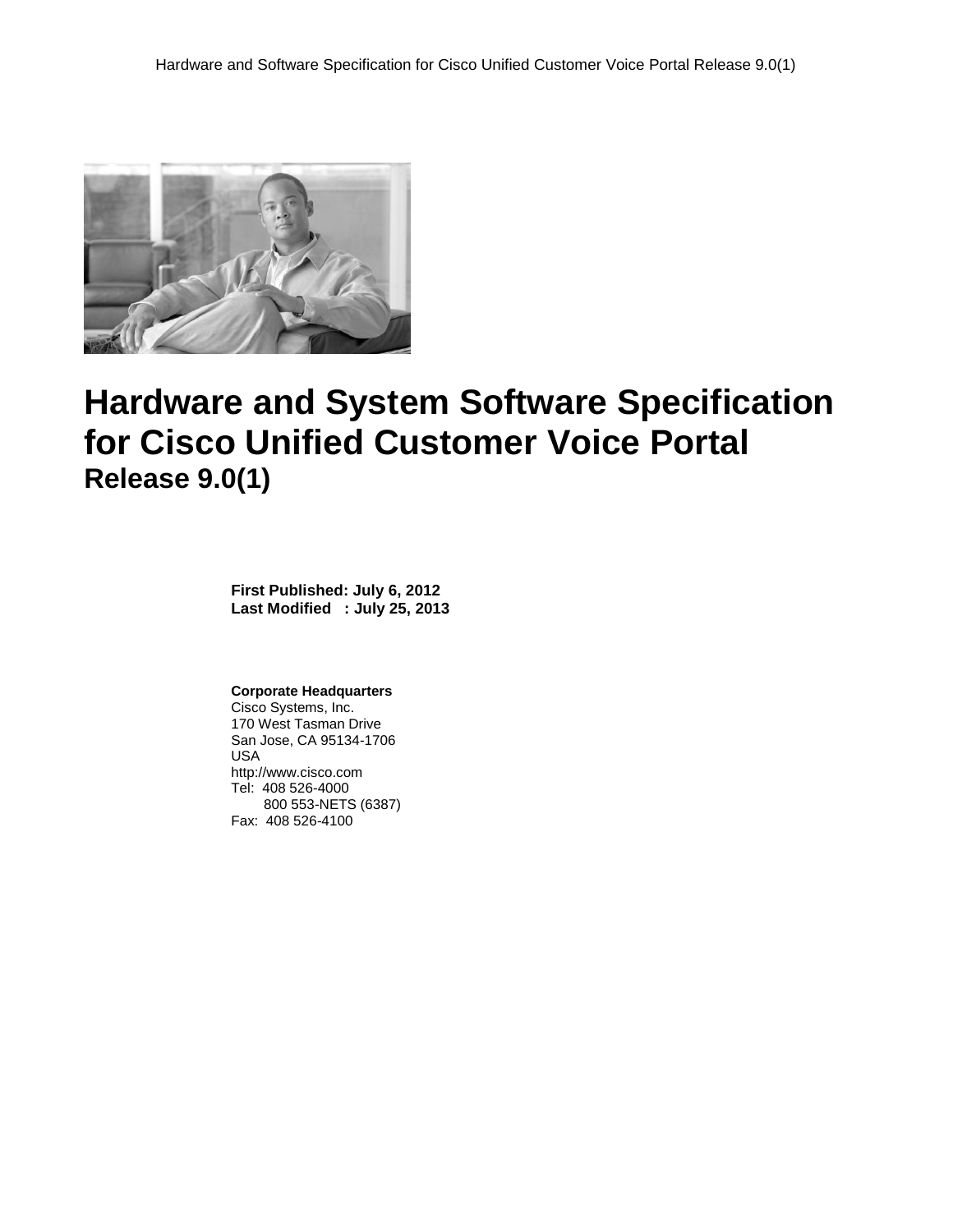#### Hardware and Software Specification for Cisco Unified Customer Voice Portal Release 9.0(1)

THE SPECIFICATIONS AND INFORMATION REGARDING THE PRODUCTS IN THIS MANUAL ARE SUBJECT TO CHANGE WITHOUT NOTICE. ALL STATEMENTS, INFORMATION, AND RECOMMENDATIONS IN THIS MANUAL ARE BELIEVED TO BE ACCURATE BUT ARE PRESENTED WITHOUT WARRANTY OF ANY KIND, EXPRESS OR IMPLIED. USERS MUST TAKE FULL RESPONSIBILITY FOR THEIR APPLICATION OF ANY PRODUCTS.

THE SOFTWARE LICENSE AND LIMITED WARRANTY FOR THE ACCOMPANYING PRODUCT ARE SET FORTH IN THE INFORMATION PACKET THAT SHIPPED WITH THE PRODUCT AND ARE INCORPORATED HEREIN BY THIS REFERENCE. IF YOU ARE UNABLE TO LOCATE THE SOFTWARE LICENSE OR LIMITED WARRANTY,CONTACT YOUR CISCO REPRESENTATIVE FOR A COPY.

The Cisco implementation of TCP header compression is an adaptation of a program developed by the University of California, Berkeley (UCB) as part of UCB's public domain version of the UNIX operating system. All rights reserved. Copyright © 1981, Regents of the University of Califor nia.

NOTWITHSTANDING ANY OTHER WARRANTY HEREIN, ALL DOCUMENT FILES AND SOFTWARE OF THESE SUPPLIERS ARE PROVIDED "AS IS" WITH ALL FAULTS. CISCO AND THE ABOVE-NAMED SUPPLIERS DISCLAIM ALL WARRANTIES, EXPRESSED OR IMPLIED, INCLUDING, WITHOUT LIMITATION, THOSE OF MERCHANTABILITY, FITNESS FOR A PARTICULAR PURPOSE AND NONINFRINGEMENT OR ARISING FROM A COURSE OF DEALING, USAGE, OR TRADE PRACTICE.

IN NO EVENT SHALL CISCO OR ITS SUPPLIERS BE LIABLE FOR ANY INDIRECT, SPECIAL, CONSEQUENTIAL, OR INCIDENTAL DAMAGES, INCLUDING, WITHOUT LIMITATION, LOST PROFITS OR LOSS OR DAMAGE TO DATA ARISING OUT OF THE USE OR INABILITY TO USE THIS MANUAL, EVEN IF CISCO OR ITS SUPPLIERS HAVE BEEN ADVISED OF THE POSSIBILITY OF SUCH DAMAGES.

Cisco and the Cisco logo are trademarks or registered trademarks of Cisco and/or its affiliates in the U.S. and other countries. To view a list of Cisco trademarks, go to this URL: [http://www.cisco.com/go/trademarks.](http://www.cisco.com/go/trademarks) Third-party trademarks mentioned are the property of their respective owners. The use of the word partner does not imply a partnership relationship between Cisco and any other company. (1110R)

Any Internet Protocol (IP) addresses used in this document are not intended to be actual addresses. Any examples, command display output, and figures included in the document are shown for illustrative purposes only. Any use of actual IP addresses in illustrative content is unintentional an d coincidental.

© 2012 Cisco Systems, Inc. All rights reserved.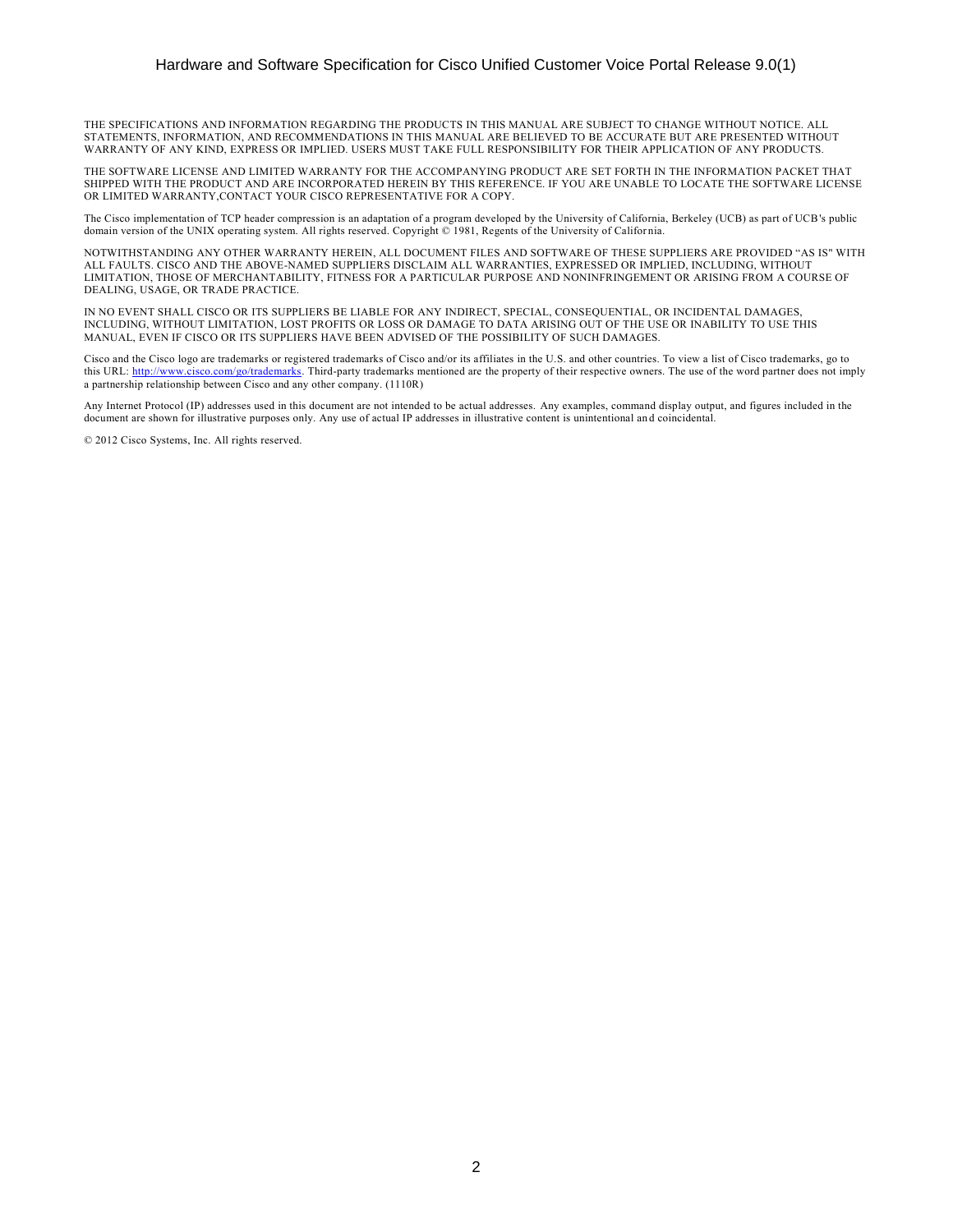# <span id="page-2-0"></span>**Contents**

| Cisco Unified Contact Center Enterprise or Cisco Unified Communications Manager 10 |  |
|------------------------------------------------------------------------------------|--|
|                                                                                    |  |
|                                                                                    |  |
|                                                                                    |  |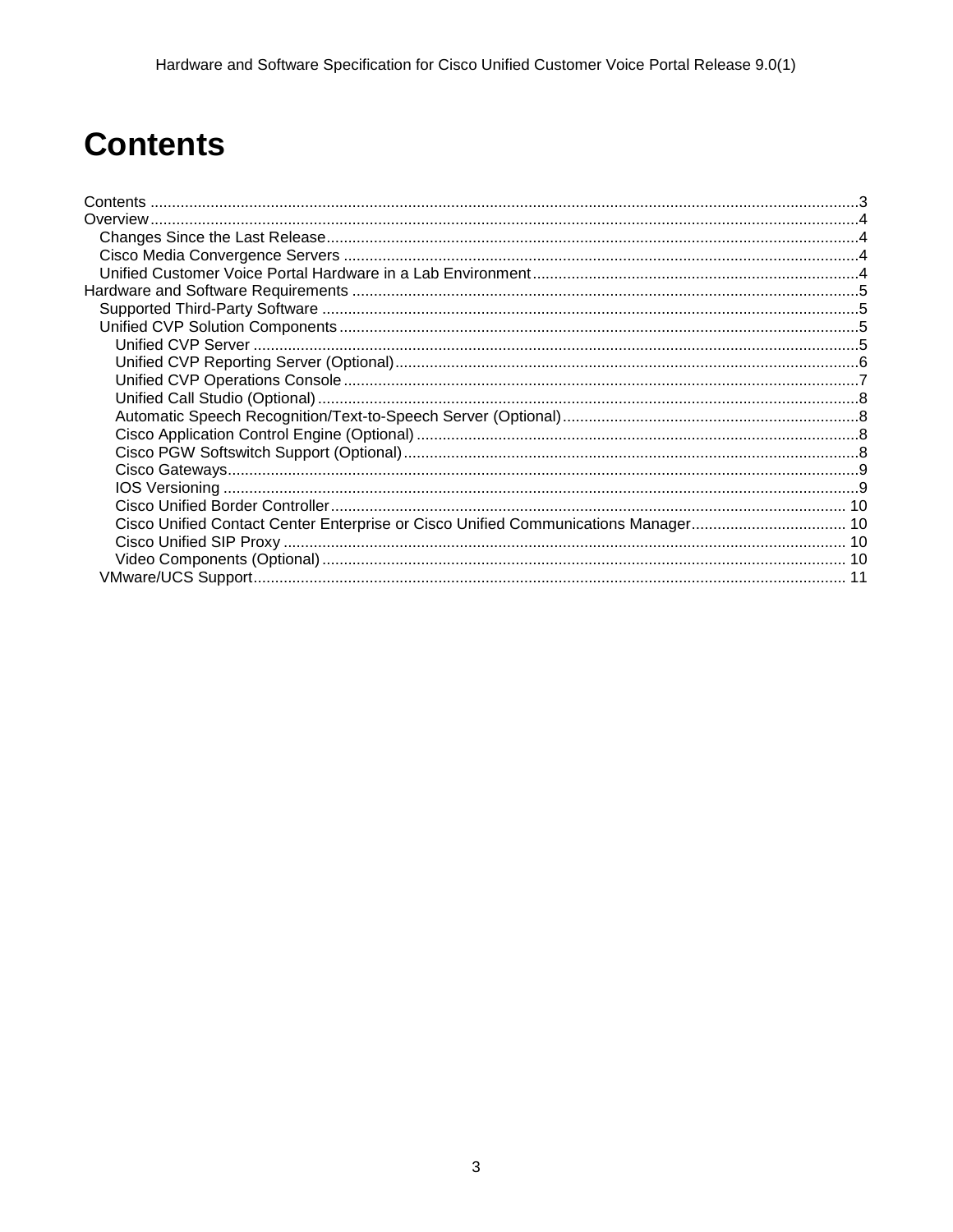## <span id="page-3-0"></span>**Overview**

This document provides the recommended hardware and software specifications for Cisco Unified Customer Voice Portal (Unified CVP) Release 9.0(1). It provides platform hardware specifications and compatible third-party software version requirements across the major components of the Unified CVP solution.

The Unified CVP product is scalable by design. Optimal sizing and component configuration for a given deployment will vary based on a number of factors, including agent capacity, call rate and call flow models, and other factors. Cisco strongly recommends consultation with your Cisco Certified Partner or with Cisco World Wide Voice Practice / Advanced Services prior to specific deployment selection.

The hardware specifications supplied herein for CPU processing power, memory, disk storage and related parameters represent the system's minimum hardware requirements. The specifications as stated are those on which the Unified CVP product is qualified by Cisco prior to release.

**Note:** Using hardware with higher performance than recommended does not necessarily result in greater call handling capacity.

#### **CAUTION: Use of products that are not specified in this document may adversely impact system performance.**

The software versions that are referenced in this document represent the current supported versions for the Unified CVP 9.0(1) solution components. However, Cisco will continue to support customers who deployed ISN or Unified CVP systems using earlier supported versions. Information about previous supported versions can be found at [http://www.cisco.com/en/US/products/sw/custcosw/ps1006/prod\\_technical\\_reference\\_list.html.](http://www.cisco.com/en/US/products/sw/custcosw/ps1006/prod_technical_reference_list.html)

### <span id="page-3-1"></span>**Changes Since the Last Release**

The following table identifies changes to the Hardware and Software Specifications for Cisco Unified Customer Voice Portal Release 9.0(1).

| Feature                                                                                                                                                                                                               | Date         |
|-----------------------------------------------------------------------------------------------------------------------------------------------------------------------------------------------------------------------|--------------|
| Support for Content Service Switch (CSS), Cisco Unified<br>Presence Server (CUPS), Gatekeeper, H.323 protocol, IBM<br>WebSphere, Windows 2003 Server, Informix 10.7 and Cisco<br>Security Agent has been discontinued | July 6, 2012 |

## <span id="page-3-2"></span>**Cisco Media Convergence Servers**

Supplied hardware options include the Cisco Media Convergence Servers (MCS) platform, a Cisco supplied and qualified server platform built using components from several leading server hardware vendors. The available MCS platforms for Unified CVP 9.0(1) are listed in the tables below. This document provides a mapping of Unified CVP component server requirements to the appropriate MCS model across the configuration range.

The Cisco MCS Network Teaming Driver is not supported.

More information on Cisco 7800 Series Media Convergence Servers can be found at the following Cisco.com link: <http://www.cisco.com/en/US/products/hw/voiceapp/ps378/index.html>

## <span id="page-3-3"></span>**Unified Customer Voice Portal Hardware in a Lab Environment**

Cisco has rigorously tested Unified CVP using the hardware as specified in the current document and requires that customers use the specified equipment in a production environment.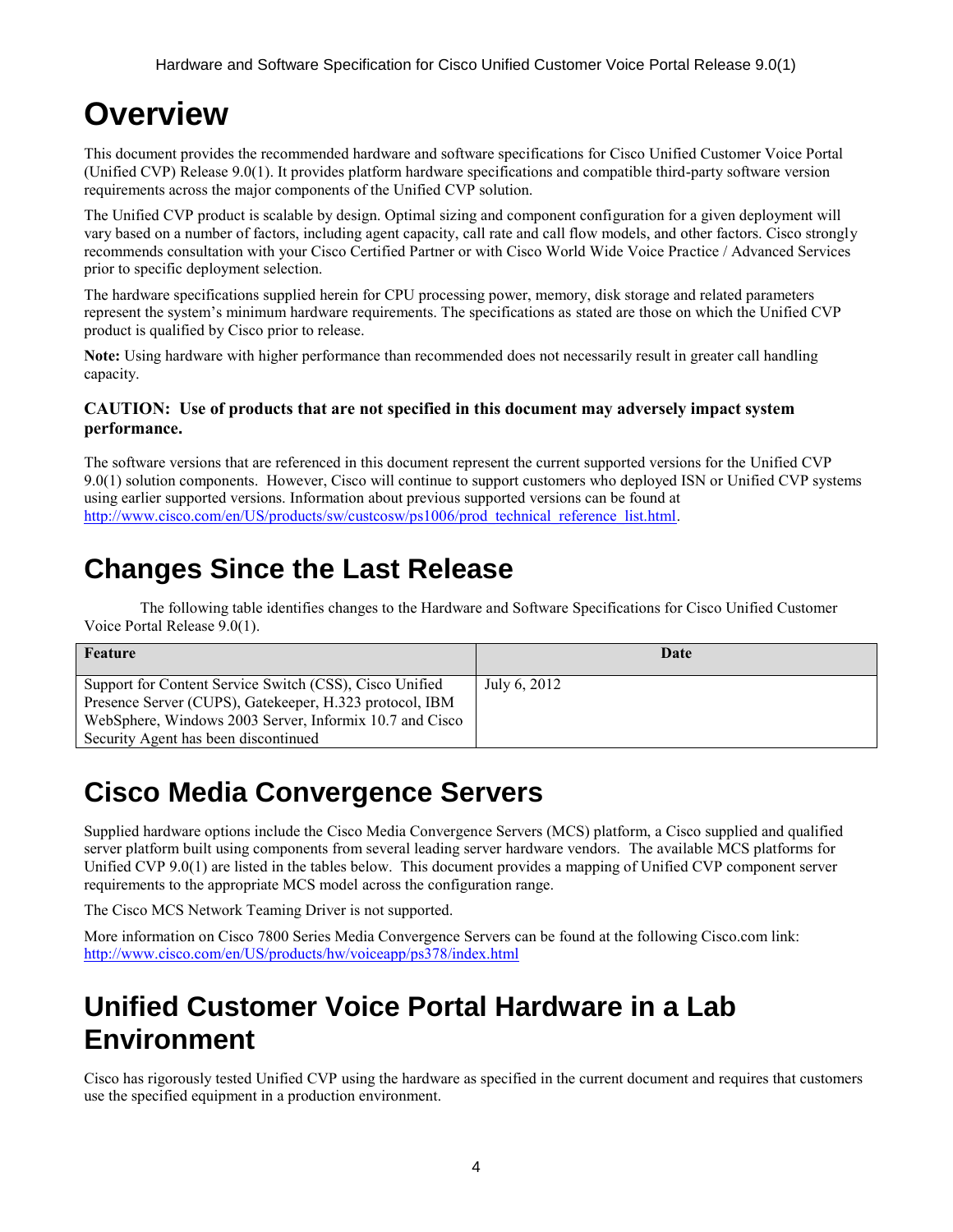# <span id="page-4-0"></span>**Hardware and Software Requirements**

## <span id="page-4-1"></span>**Supported Third-Party Software**

| <b>Type</b>              | <b>Product</b>                                                                                                                                                                                                                                                                                        |
|--------------------------|-------------------------------------------------------------------------------------------------------------------------------------------------------------------------------------------------------------------------------------------------------------------------------------------------------|
| Remote<br>Administration | Windows Remote Desktop<br>Windows Terminal Services (server administration only – no Application GUI access)                                                                                                                                                                                          |
| Virus Protection         | McAfee VirusScan Enterprise 8.8i<br>Symantec Endpoint Protection 12.1<br>Trend Mico ServerProtect for Microsoft Windows/Novell NetWare 5.8<br><b>Note:</b> For Symantec Endpoint Protection 12.1, client installation packages with only "Basic"<br>Protection for Server" feature set are supported. |
| Web Browser              | Microsoft Internet Explorer 8.0, 9.0<br>Mozilla Firefox 11.0                                                                                                                                                                                                                                          |

## <span id="page-4-2"></span>**Unified CVP Solution Components**

### <span id="page-4-3"></span>**Unified CVP Server**

| Category                                    | <b>Requirements</b>                                                                                                                                                                                                                                                                                                                                                                                                   |
|---------------------------------------------|-----------------------------------------------------------------------------------------------------------------------------------------------------------------------------------------------------------------------------------------------------------------------------------------------------------------------------------------------------------------------------------------------------------------------|
| Cisco Media<br>Convergence<br>Servers (MCS) | MCS-7845-I3-CCE2<br>MCS-7845-H2-CCE2/CCE3/CCE4<br>MCS-7845-I2-CCE2/CCE3/CCE4                                                                                                                                                                                                                                                                                                                                          |
|                                             | Note: The MCS hardware is recommended. However, equivalent or faster Intel-processor based<br>servers from HP, IBM, and Dell are also supported.                                                                                                                                                                                                                                                                      |
| Minimum Required<br>Hardware                | Intel 2 x 3.4 GHz Xeon (model 5070) or 2 x 2.33 GHz Xeon dual-core (model 5140) or greater<br>Intel Xeon class processors<br>$4096 + MR$ RAM<br>73+ GB, 146+ GB, or 300+ GB usable disk space based on calls per second. See the Cisco<br>Unified Customer Voice Portal (CVP) Solution Reference Network Design (SRND) for Disk<br>sizing guidelines.<br>Internal DVD-ROM drive<br>$1 \times 100/1000$ Ethernet ports |
| <b>Operating System</b>                     | Microsoft Windows Server 2008 R2 Standard                                                                                                                                                                                                                                                                                                                                                                             |
|                                             | <b>Note:</b> To apply the latest Operating System Service Upgrade Release, go to Microsoft upgrade<br>website.                                                                                                                                                                                                                                                                                                        |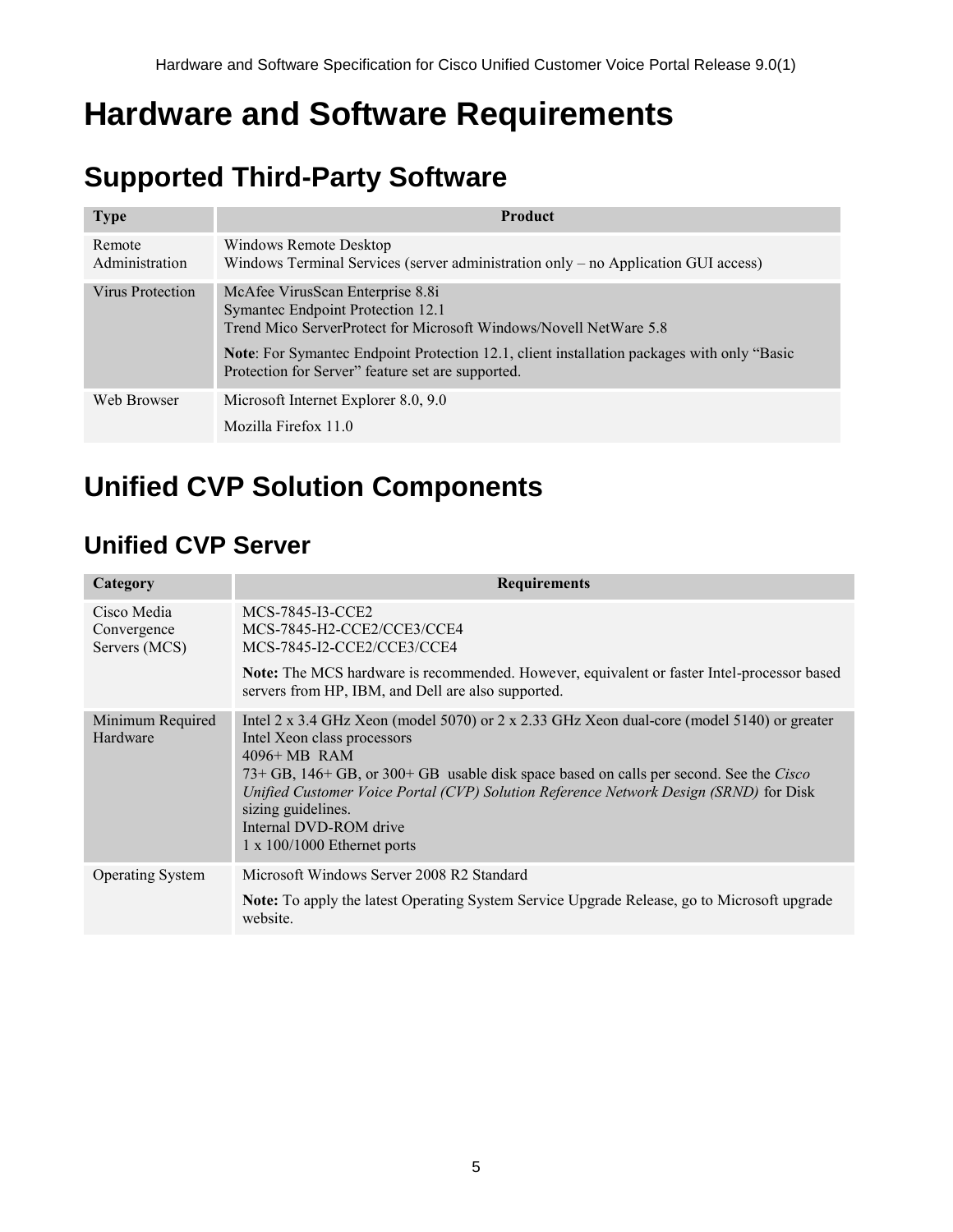| Category                | <b>Requirements</b>                                                                                                                                                                                                                                                                                                                         |
|-------------------------|---------------------------------------------------------------------------------------------------------------------------------------------------------------------------------------------------------------------------------------------------------------------------------------------------------------------------------------------|
| <b>Additional Items</b> | Java Runtime Environment 1.6 update 21                                                                                                                                                                                                                                                                                                      |
|                         | A minimum of 10 MB should be available for Unified CVP system media files. Cisco provides<br>way files for numbers, days, months, currency types, and so on in American English and Latin<br>American Spanish.                                                                                                                              |
|                         | <b>Note:</b> Any additional media files will require additional space.                                                                                                                                                                                                                                                                      |
|                         | Media Server can co-reside with the Call Server, VXML Server, or a combination of both on the<br>same physical machine. See the Cisco Unified Customer Voice Portal (CVP) Solution Reference<br>Network Design for further information.                                                                                                     |
|                         | On Windows platforms, Call Servers require that Simple Network Management Protocol and<br>WMI Windows Installer Provider be installed.                                                                                                                                                                                                      |
| Restriction             | Although supported third-party virus scan software can be enabled on the Call Server, full fixed<br>disk virus scans should take place either offline while calls have been diverted to a different<br>system (preferred), or during a period of low call volume. Do not run a full fixed disk scan while<br>the Call Server is under load. |

## <span id="page-5-0"></span>**Unified CVP Reporting Server (Optional)**

| Category                                          | <b>Requirements</b>                                                                                                                                                                                                                                                                                                                                                                                                                                                                                                                                                                                                                                                                                                                                                                                                                                                                                                                                                                                                                                                 |
|---------------------------------------------------|---------------------------------------------------------------------------------------------------------------------------------------------------------------------------------------------------------------------------------------------------------------------------------------------------------------------------------------------------------------------------------------------------------------------------------------------------------------------------------------------------------------------------------------------------------------------------------------------------------------------------------------------------------------------------------------------------------------------------------------------------------------------------------------------------------------------------------------------------------------------------------------------------------------------------------------------------------------------------------------------------------------------------------------------------------------------|
| Cisco Media<br>Convergence<br>Servers (MCS)       | MCS-7845-I3-CCE2<br>MCS-7845-H2-CCE2/CCE3/CCE4<br>MCS-7845-I2-CCE2/CCE3/CCE4                                                                                                                                                                                                                                                                                                                                                                                                                                                                                                                                                                                                                                                                                                                                                                                                                                                                                                                                                                                        |
|                                                   | Note: The MCS hardware is recommended. However, equivalent or faster Intel-processor-<br>based servers from HP, IBM, and Dell are also supported.                                                                                                                                                                                                                                                                                                                                                                                                                                                                                                                                                                                                                                                                                                                                                                                                                                                                                                                   |
| Minimum Required<br>Hardware (Lab<br>System Only) | Intel 2 x 3.4 GHz Xeon (model 5070) or 2 x 2.33 GHz Xeon dual-core (model 5140) or greater<br>Intel Xeon class processors<br>4096+ MB RAM<br>200+ GB usable disk space<br>Internal DVD-ROM drive<br>$1 \times 100/1000$ Ethernet ports                                                                                                                                                                                                                                                                                                                                                                                                                                                                                                                                                                                                                                                                                                                                                                                                                              |
| <b>Standard Database</b>                          | MCS 7845-H1 or MCS 7845-I1 machine<br>Two Xeon CPU (3.4 GHz)<br>4 GB PC2-3200 400 MHz DDR2 RAM<br>Two 72.8 GB 15K Ultra320 SCSI Disks, RAID level 1 for C:\ drive<br>Four 146.8 GB 15K SCSI disks, RAID level 10, for E:\ drive<br>Or<br>MCS 7845-H2 or MCS 7845-I2 machine<br>Two Intel Xeon Dual-core/Quad-core 2.33 GHz CPU<br>4 GB PC2-5300 667 MHz DDR2 RAM<br>Two 72 GB SAS disks, RAID level 1 for C:\ drive<br>Four 146 GB SAS disks, RAID level 10, for E:\ drive<br>Or<br>A machine equivalent or better than a 7845-H1. It must have 2+ CPU (Xeon 3.4 GHz or<br>better), 4+ GB 400MHz DDR2 RAM or better. And two 72+ GB disks with Raid 1 (mirroring)<br>for C:\ drive. Four 146 GB disks with Raid 10 (both mirroring and stripping) for E:\ drive.<br>The minimum free disk space requirement for the standard database is 250 GB. For MCS-<br>7845-I3-CCE2 or equivalent, additional 300 GB drives must be ordered and added to the<br>server in order to satisfy the CVP Reporting Server number of drives and RAID requirements<br>for six drives. |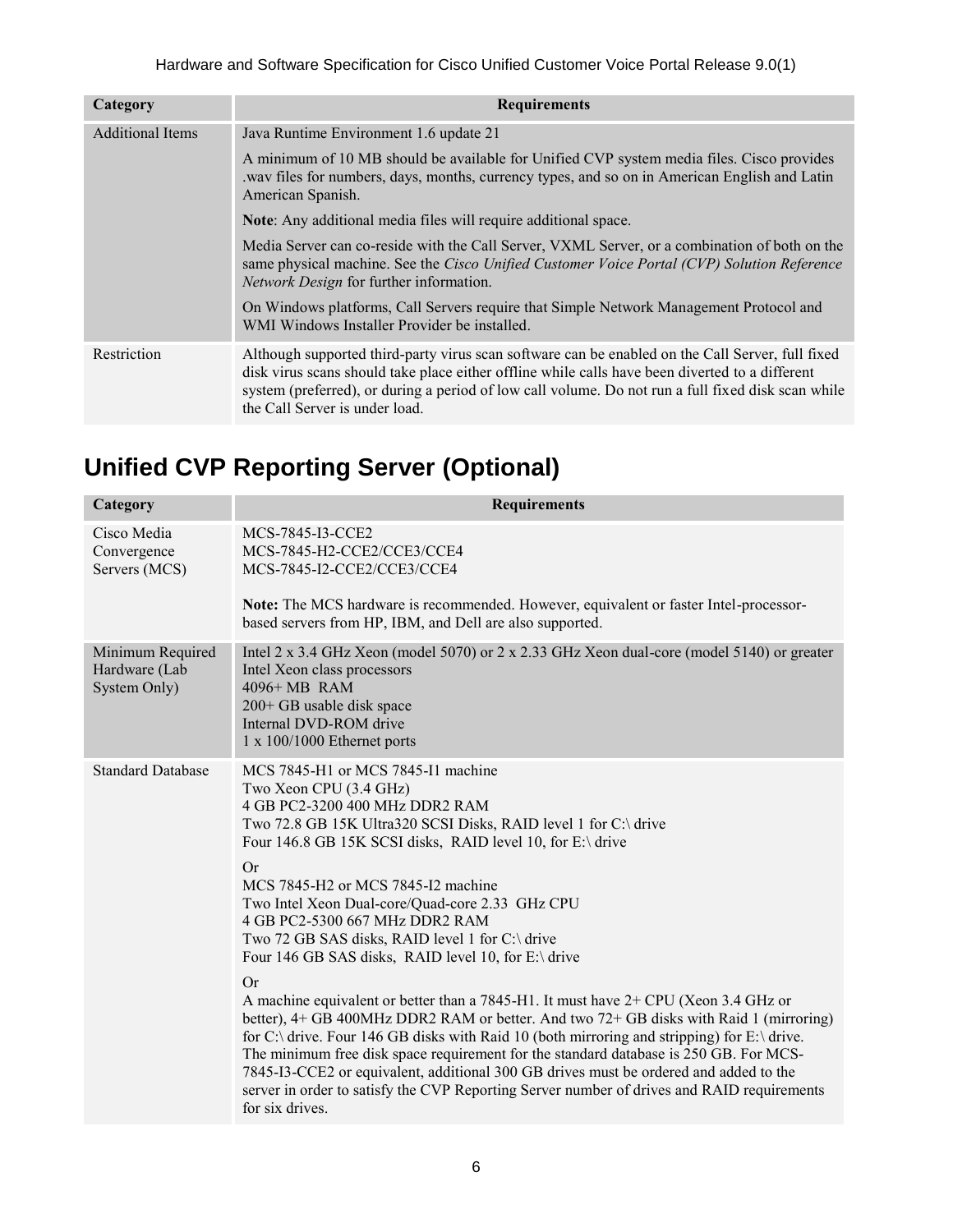| Category                | <b>Requirements</b>                                                                                                                                                                                                                                                                                                                                                                                                                                                                                                                                                                                                 |
|-------------------------|---------------------------------------------------------------------------------------------------------------------------------------------------------------------------------------------------------------------------------------------------------------------------------------------------------------------------------------------------------------------------------------------------------------------------------------------------------------------------------------------------------------------------------------------------------------------------------------------------------------------|
| <b>Premium Database</b> | MCS 7845-H2 or MCS 7845-I2 machine<br>Two Intel Xeon Dual-core/Quad-core 2.33 GHz CPU<br>4 GB PC2-5300 667 MHz DDR2 RAM<br>Two 72 GB SAS disks, RAID level 1 for C:\ drive<br>Six 146 GB SAS disks, RAID level 10, for $E \setminus$ drive                                                                                                                                                                                                                                                                                                                                                                          |
|                         | or<br>A machine equivalent or better than a 7845-H2. It must have 2+ CPU (Xeon Dual-core/Quad-<br>core or better), 4+ GB PC2-5300 667 MHz DDR2 RAM or better. And two 72+ GB disks with<br>raid 1 (mirroring) for C:\ drive. Six 146 GB disks with Raid 10 (both mirroring and stripping)<br>for $E$ : \ drive.<br>The minimum free disk space requirement for the premium database is 375 GB. For MCS-<br>7845-I3-CCE2 or equivalent, additional 300 GB drives must be ordered and added to the<br>server in order to satisfy the CVP Reporting Server number of drives and RAID requirements<br>for eight drives. |
| <b>Operating System</b> | Microsoft Windows Server 2008 R2 Standard                                                                                                                                                                                                                                                                                                                                                                                                                                                                                                                                                                           |
| Database                | Informix $11.70xC2$                                                                                                                                                                                                                                                                                                                                                                                                                                                                                                                                                                                                 |
| <b>Additional Items</b> | Unified CVP Reporting Server machines require that Simple Network Management Protocol<br>and WMI Windows Installer Provider be installed.                                                                                                                                                                                                                                                                                                                                                                                                                                                                           |
| Restriction             | Although supported third-party virus scan software can be enabled on the Reporting Server,<br>full fixed disk virus scans should take place either offline while calls have been diverted to a<br>different system (preferred), or during a period of low call volume. Do not run a full fixed disk<br>scan while the Reporting Server is under load.                                                                                                                                                                                                                                                               |

### <span id="page-6-0"></span>**Unified CVP Operations Console**

| Category                                    | <b>Requirements</b>                                                                                                                                                                                                                        |
|---------------------------------------------|--------------------------------------------------------------------------------------------------------------------------------------------------------------------------------------------------------------------------------------------|
| Cisco Media<br>Convergence<br>Servers (MCS) | Minimum MCS-7825-H4-CCE1, MCS-7825-I4-CCE1<br>Note: The MCS hardware is recommended. However, equivalent or faster Intel-processor-based<br>servers from HP, IBM, and Dell are also supported.                                             |
| Minimum Required<br>Hardware                | Intel 2 x 3.4 GHz Xeon (model 5070) or 2 x 2.33 GHz Xeon dual-core (model 5140) or greater<br>Intel "Xeon" class processors<br>$2048+MB$ RAM<br>18.2+ GB usable disk space<br>Internal DVD-ROM drive<br>$1 \times 100/1000$ Ethernet ports |
| <b>Operating System</b>                     | Microsoft Windows Server 2008 R2 Standard<br><b>Note:</b> To apply the latest Operating System Service Upgrade Release, go to the Microsoft<br>upgrade web site.                                                                           |
| <b>Additional Items</b>                     | Unified CVP Operations Console machines require that Simple Network Management Protocol<br>and WMI Windows Installer Provider be installed.                                                                                                |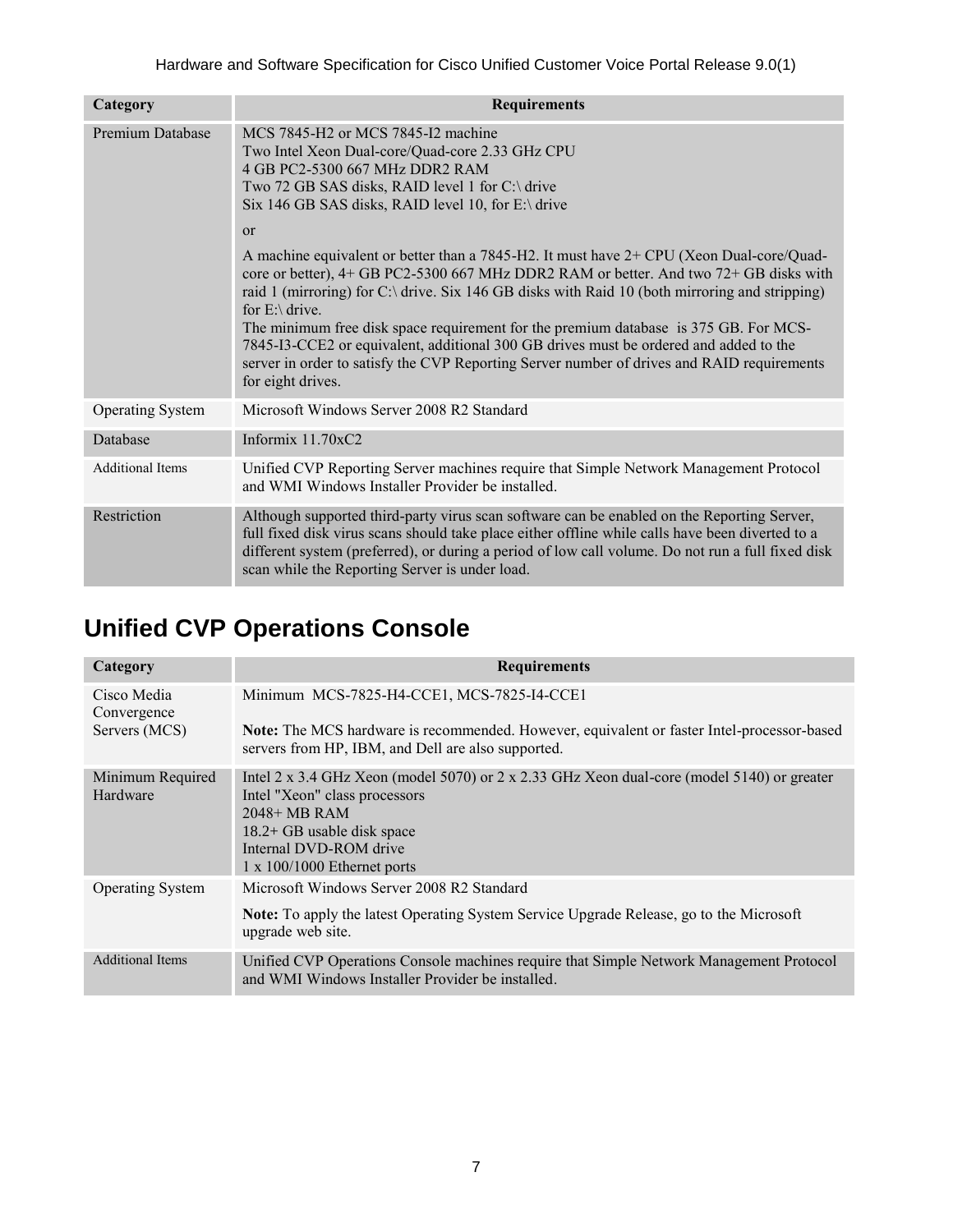### <span id="page-7-0"></span>**Unified Call Studio (Optional)**

| Category                | <b>Requirements</b>                         |
|-------------------------|---------------------------------------------|
| Minimum Required        | Windows compatible                          |
| Hardware                | 2GB+ RAM required                           |
| <b>Operating System</b> | Microsoft Windows XP or Microsoft Windows 7 |

### <span id="page-7-1"></span>**Automatic Speech Recognition/Text-to-Speech Server (Optional)**

This section provides information on vendors and software versions that have had extensive interoperability testing between Unified CVP and Automatic Speech Recognition (ASR)/ Text-to-Speech Server (TTS) products. These tests esystem functionality but not ASR/TTS product availability or sizing. For availability and sizing data on ASR/TTS servers, contact the vendor or their recommended partners.

| Category                     | <b>Requirements</b>                                                                                     |
|------------------------------|---------------------------------------------------------------------------------------------------------|
| Minimum Recommended Software | Nuance RealSpeak 4.5.4, Nuance Vocalizer 4.0.6, Nuance Speech Server 5.1.8,<br>Nuance Recognizer 9.0.17 |
| <b>Operating System</b>      | Use vendor-recommended operating system software.                                                       |
| <b>Additional Items</b>      | On Windows platforms, ASR/TTS servers require Simple Network<br>Management Protocol.                    |

### <span id="page-7-2"></span>**Cisco Application Control Engine (Optional)**

| Category                     | <b>Requirements</b>                                    |
|------------------------------|--------------------------------------------------------|
| Minimum Recommended Hardware | Cisco Application Control Engine 4710 Appliance Series |
| Minimum Recommended Software | A4(2.0)                                                |

### <span id="page-7-3"></span>**Cisco PGW Softswitch Support (Optional)**

| Category                     | <b>Requirements</b>                                                                                                                                                                             |
|------------------------------|-------------------------------------------------------------------------------------------------------------------------------------------------------------------------------------------------|
| Minimum Recommended Hardware | Hardware that supports PGW 9.8(1) [See Cisco PGW 2200 Softswitch<br>Hardware Installation Guide:<br>http://www.cisco.com/en/US/docs/voice ip comm/pgw/9/installation/hardwar<br>e/TChwpr10.html |
| Minimum Recommended Software | PGW 9.8(1) S9P9 [See Release Notes for the Cisco PGW 2200 Softswitch<br>Release $9.8(1)$ :<br>http://www.cisco.com/en/US/docs/voice_ip_comm/pgw/9/release/note/r<br>n981.html                   |
| <b>Restrictions</b>          | PGW 2200 Softswitch Release 9.8(1) is qualified to be used with CVP<br>using the SIP protocol. H.323 was not tested and is not supported.                                                       |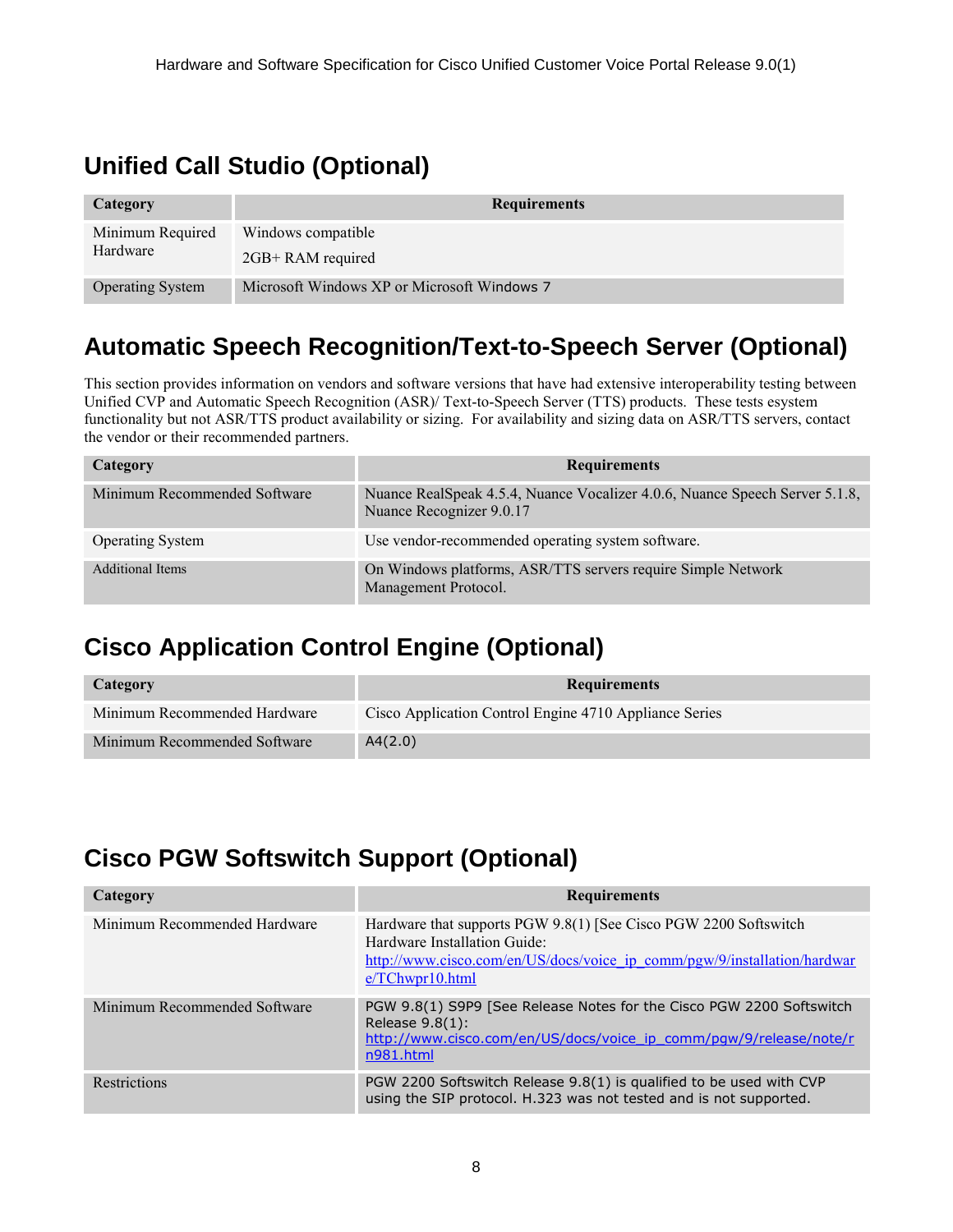| Category                                          | <b>Requirements</b>              |
|---------------------------------------------------|----------------------------------|
| Media Gateway used with Cisco PGW 2200 Softswitch |                                  |
| Hardware Options                                  | 38xx, AS5350XM, AS5400XM         |
| Category                                          | <b>Requirements</b>              |
| Software Options                                  | AS5350XM and AS5400XM - 15.1(1)T |

### <span id="page-8-0"></span>**Cisco Gateways**

| Category            | <b>Requirements</b>                                                                                                                                |                |                                                                                                        |
|---------------------|----------------------------------------------------------------------------------------------------------------------------------------------------|----------------|--------------------------------------------------------------------------------------------------------|
| Hardware<br>Options | 28xx, 29xx, 38xx, 39xx, 39xxE, AS5350XM, AS5400XM AS5350XM with AS5X-FC High Density Voice<br>Cards, AS5400XM with AS5X-FC High Density Voice Card |                |                                                                                                        |
| Software            |                                                                                                                                                    |                |                                                                                                        |
| Options             | <b>Hardware</b><br>Model                                                                                                                           | <b>Version</b> | <b>Software Feature Set</b>                                                                            |
|                     | AS5350XM                                                                                                                                           | 15.0(1)M1.2    |                                                                                                        |
|                     | AS5400XM                                                                                                                                           | $15.1(4)M5*$   | <b>IPPLUS</b>                                                                                          |
|                     |                                                                                                                                                    | 15.2(2)T       | IP Plus, Enterprise Plus                                                                               |
|                     |                                                                                                                                                    | 15.2(3)T1      | <b>IPSec 3DES</b>                                                                                      |
|                     |                                                                                                                                                    | 15.2(4)M1      |                                                                                                        |
|                     | 28xx, 38xx                                                                                                                                         | 15.0(1)M1.2    | <b>Advanced IP Services IP</b>                                                                         |
|                     |                                                                                                                                                    | $15.1(4)M5*$   | <b>VOICE</b>                                                                                           |
|                     | 29xx, 39xx                                                                                                                                         | 15.0(1)M1.2    | Universal                                                                                              |
|                     |                                                                                                                                                    | $15.1(4)M5*$   |                                                                                                        |
|                     |                                                                                                                                                    | 15.2(2)T       |                                                                                                        |
|                     |                                                                                                                                                    | 15.2(3)T1      |                                                                                                        |
|                     |                                                                                                                                                    | 15.2(4)M1      |                                                                                                        |
|                     | 39xxE                                                                                                                                              | 15.0(1)M1.2    | Universal                                                                                              |
|                     |                                                                                                                                                    | $15.1(4)M5*$   |                                                                                                        |
|                     |                                                                                                                                                    | 15.2(2)T       |                                                                                                        |
|                     |                                                                                                                                                    | 15.2(3)T1      |                                                                                                        |
|                     |                                                                                                                                                    | 15.2(4)M1      |                                                                                                        |
|                     |                                                                                                                                                    |                | *Note: Unified CVP is also compatible with IOS 15 1(4) M3. However, customers using IOS 15 1(4) M3 are |

\***Note:** Unified CVP is also compatible with IOS 15.1(4)M3. However, customers using IOS 15.1(4)M3 are likely to hit defect CSCtt38880 in UDP scenarios. Cisco recommends that customers use IOS 15.1(4)M5, as the defect has been fixed in IOS 15.1(4)M5.

#### <span id="page-8-1"></span>**IOS Versioning**

#### **Example**

In Cisco, IOS 15.1(4)M5 or 15.1(4)T1 is versioned as follows:

- 15.1 is the version number.
- (4) is the release number.
- M is the Mainline (M) train.
- T is the Technology (T) train.

Increment in the release number after M or T refers to additional bug fixes, and increment in the release number before M or T refers to the different trees of IOS.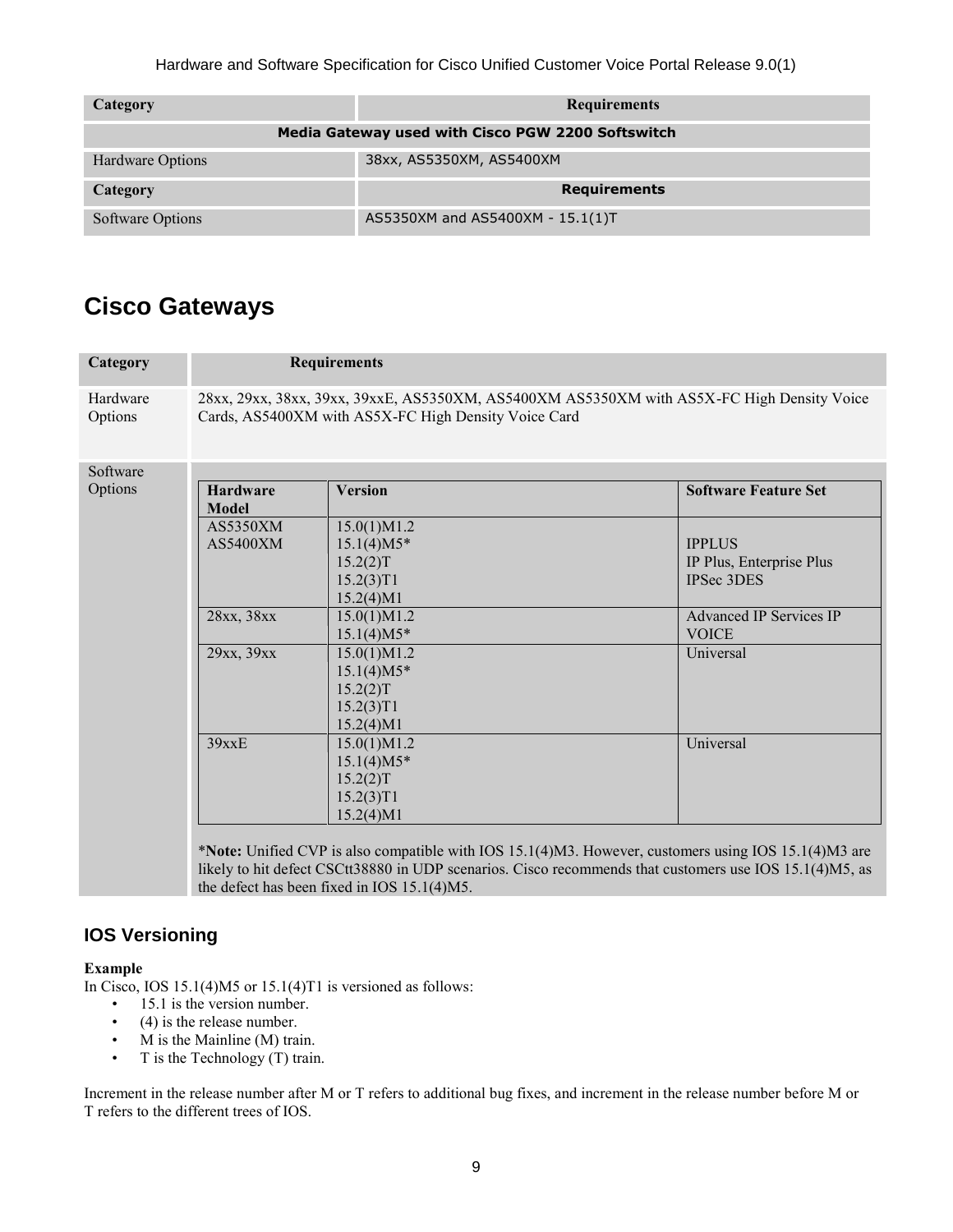**Note:** Unified CVP supports the listed IOS release trains and their later M or T trains respectively.

**Example:** Unified CVP is also compatible with IOS 15.1(4)M3. However, customers using IOS 15.1(4)M3 are most likely to hit the defect CSCtt38880, which has been fixed in IOS 15.1(4)M5. Cisco recommends customers to use IOS 15.1(4)M5 to avoid facing the defect CSCtt38880.

### <span id="page-9-0"></span>**Cisco Unified Border Controller**

| <b>Platform</b> | <b>Supported CUBE Software Version</b> |
|-----------------|----------------------------------------|
| ASR 1000        | IOS XE Software - 3.3.0S Enterprise    |
|                 | IOS XE Software - 3.7.0S Enterprise    |
| <b>Platform</b> | <b>Software Version</b>                |
| <b>ISR</b>      | 15.0(1)M1.2                            |
|                 | $15.1(4)M5*$                           |
|                 | 15.2(2)T<br>15.2(3)T1                  |
|                 | 15.2(4)M1                              |

#### <span id="page-9-1"></span>**Cisco Unified Contact Center Enterprise or Cisco Unified Communications Manager**

#### **Compatible Version**

For compatibility information for Cisco Unified Contact Center Enterprise, see the *Cisco Unified Contact Center Enterprise (Unified CCE) Software Compatibility Guide* at [http://www.cisco.com/en/US/partner/products/sw/custcosw/ps1844/products\\_device\\_support\\_tables\\_list.html](http://www.cisco.com/en/US/partner/products/sw/custcosw/ps1844/products_device_support_tables_list.html)

### <span id="page-9-2"></span>**Cisco Unified SIP Proxy**

| Category                     | <b>Requirements</b>                       |
|------------------------------|-------------------------------------------|
| Recommended Software Version | Cisco Unified SIP Proxy $8.5.1$ , $8.5.3$ |
| Minimum Software Version     | Cisco Unified SIP Proxy 1.1.4             |

### <span id="page-9-3"></span>**Video Components (Optional)**

This section provides information on Cisco components that can be used to provide optional Unified CVP Video capabilities, when deployed with Unified CVP 9.0(1).

The Unified CVP Video Service provides audio-only IVR and queuing for audio calls that become video calls at the time when Unified CVP transfers the call to a Cisco Unified Contact Center Enterprise agent.

Unified CVP 9.0(1) SKUs are enabled and ready to support the Video Service (that is there are no Unified CVP video options to worry about when ordering Unified CVP 9.0(1) itself). However, other Cisco components have requirements, which are listed in the following table.

**Note**: To ensure proper end-to-end video functionality, the version requirements that are listed in the following table below are in some cases more stringent than the general version requirements that are listed elsewhere in this document.